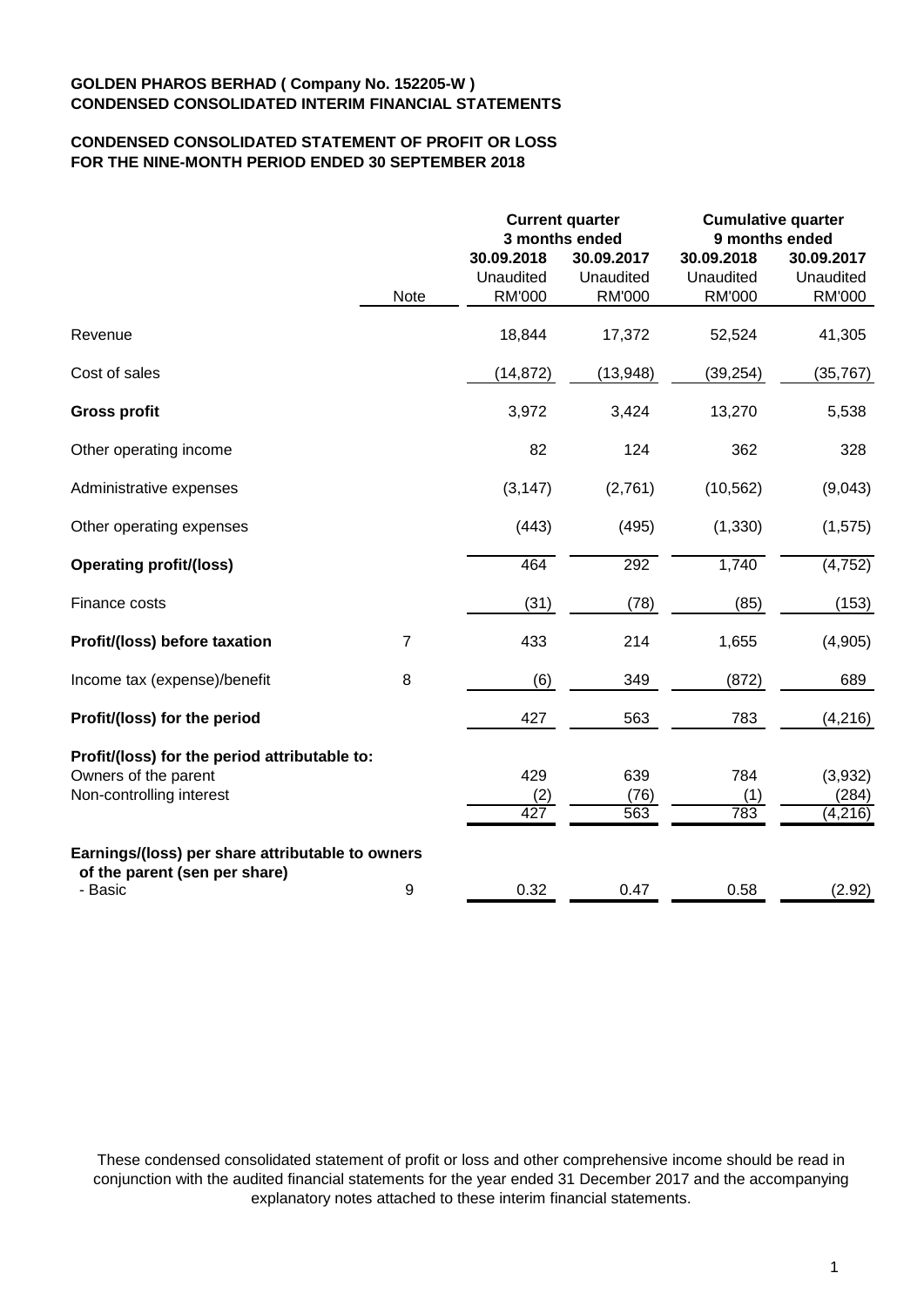# **CONDENSED CONSOLIDATED STATEMENT OF PROFIT OR LOSS AND OTHER COMPREHENSIVE INCOME FOR THE NINE-MONTH PERIOD ENDED 30 SEPTEMBER 2018 (CONTINUED)**

|                                                                                           |      |                                          | <b>Current quarter</b><br>3 months ended | <b>Cumulative quarter</b><br>9 months ended |                                          |  |
|-------------------------------------------------------------------------------------------|------|------------------------------------------|------------------------------------------|---------------------------------------------|------------------------------------------|--|
|                                                                                           | Note | 30.09.2018<br>Unaudited<br><b>RM'000</b> | 30.09.2017<br>Unaudited<br><b>RM'000</b> | 30.09.2018<br>Unaudited<br><b>RM'000</b>    | 30.09.2017<br>Unaudited<br><b>RM'000</b> |  |
|                                                                                           |      |                                          |                                          |                                             |                                          |  |
| Profit/(loss) for the period                                                              |      | 427                                      | 563                                      | 783                                         | (4, 216)                                 |  |
| Other comprehensive income                                                                |      |                                          |                                          |                                             |                                          |  |
| Other comprehensive income to be reclassified<br>to profit or loss in subsequent periods: |      |                                          |                                          |                                             |                                          |  |
| Net gain/(loss) on available-for-sale ("AFS")<br>financial assets                         |      | 58                                       | (286)                                    | (725)                                       | (430)                                    |  |
| Other comprehensive income/(loss) for the<br>period, net of tax                           |      | 58                                       | (286)                                    | (725)                                       | (430)                                    |  |
| Total comprehensive income/(loss) for the period,<br>net of tax                           |      | 485                                      | 277                                      | 58                                          | (4,646)                                  |  |
| Total comprehensive income/(loss) for the period,<br>net of tax attributable to:          |      |                                          |                                          |                                             |                                          |  |
| Owners of the parent                                                                      |      | 487                                      | 353                                      | 59                                          | (4, 362)                                 |  |
| Non-controlling interest                                                                  |      | (2)                                      | (76)                                     | (1)                                         | (284)                                    |  |
|                                                                                           |      | 485                                      | $\overline{277}$                         | 58                                          | (4, 646)                                 |  |

These condensed consolidated statement of profit or loss and other comprehensive income should be read in conjunction with the audited financial statements for the year ended 31 December 2017 and the accompanying explanatory notes attached to these interim financial statements.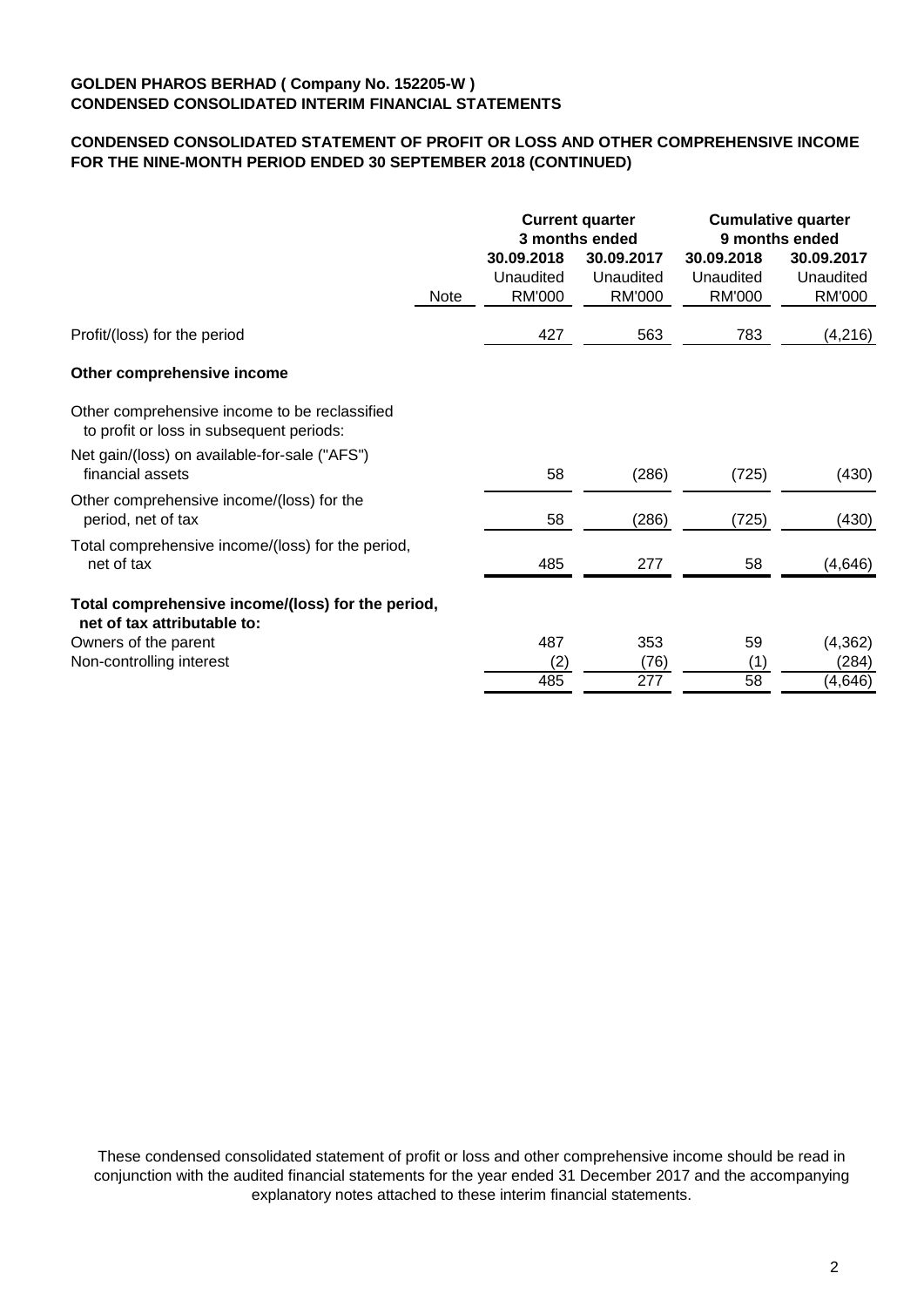# **CONDENSED CONSOLIDATED STATEMENT OF FINANCIAL POSITION AS AT 30 SEPTEMBER 2018**

|                                              |      | 30.09.2018    | 31.12.2017 |
|----------------------------------------------|------|---------------|------------|
|                                              |      | Unaudited     | Audited    |
|                                              | Note | <b>RM'000</b> | RM'000     |
| <b>Assets</b>                                |      |               |            |
| <b>Non-current assets</b>                    |      |               |            |
| Property, plant and equipment                | 10   | 50,500        | 52,687     |
| Investment properties                        |      | 12,223        | 12,395     |
| Goodwill                                     | 11   |               |            |
| Investment in associates                     |      | 2,198         | 2,198      |
| Deferred tax assets                          |      | 1,034         | 789        |
| Investment securities                        | 12   | 1,708         | 2,434      |
|                                              |      | 67,663        | 70,503     |
| <b>Current assets</b>                        |      |               |            |
|                                              |      |               |            |
| Inventories                                  |      | 11,905        | 7,565      |
| Trade and other receivables                  |      | 19,343        | 20,019     |
| Tax recoverable                              |      | 1,059         | 2,121      |
| Cash and bank balances                       | 13   | 15,140        | 11,413     |
|                                              |      | 47,447        | 41,118     |
| <b>Total assets</b>                          |      | 115,110       | 111,621    |
| <b>Equity and liabilities</b>                |      |               |            |
| <b>Equity</b>                                |      |               |            |
| Share capital                                | 14   | 67,898        | 67,898     |
| Retained earnings                            |      | 28,788        | 28,004     |
| Other reserves                               |      | (21, 246)     | (20, 521)  |
| Equity attributable to owners of the parents |      | 75,440        | 75,381     |
| Non-controlling interest                     |      | 28            | 29         |
| <b>Total equity</b>                          |      | 75,468        | 75,410     |
| <b>Non-current liabilities</b>               |      |               |            |
| Retirement benefit obligations               |      | 8,910         | 8,906      |
| <b>Borrowings</b>                            | 15   | 542           | 797        |
|                                              |      | 9,452         | 9,703      |
| <b>Current liabilities</b>                   |      |               |            |
| Retirement benefit obligations               |      | 991           | 400        |
| Borrowings                                   | 15   | 543           | 837        |
| Trade and other payables                     |      | 28,656        | 25,271     |
|                                              |      | 30,190        | 26,508     |
| <b>Total liabilities</b>                     |      | 39,642        | 36,211     |
| <b>Total equity and liabilities</b>          |      | 115,110       | 111,621    |
| Net assets per share attributable to         |      |               |            |
| owners of the parent ("RM")                  |      | 0.56          | 0.56       |
|                                              |      |               |            |

These condensed consolidated statement of financial position should be read in conjunction with the audited financial statements for the year ended 31 December 2017 and the accompanying explanatory notes attached to these interim financial statements.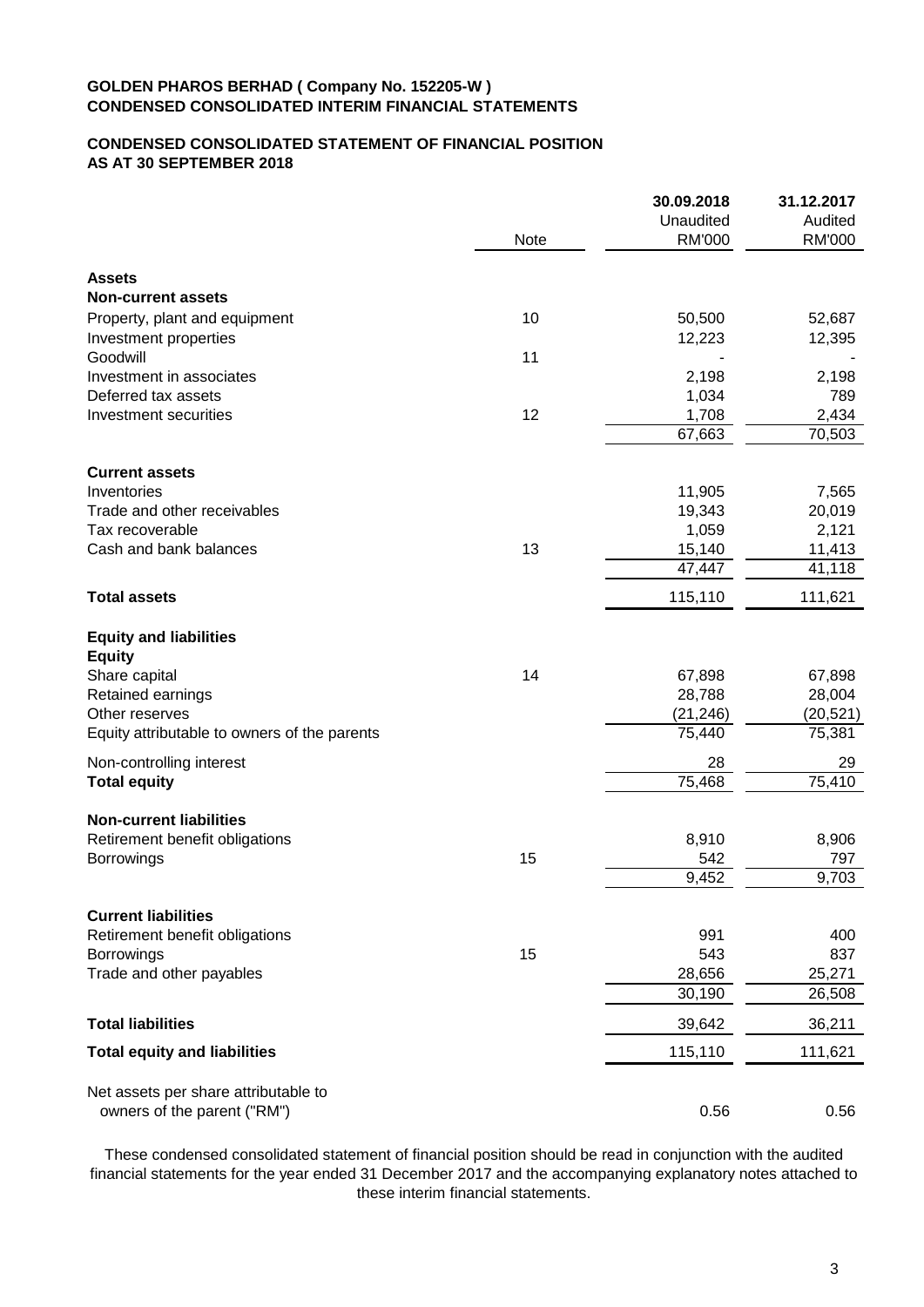#### **CONDENSED CONSOLIDATED STATEMENT OF CHANGES IN EQUITY FOR THE NINE-MONTH PERIOD ENDED 30 SEPTEMBER 2018**

|                                                                               |                                   | Attributable to owners of the parent<br><b>Non-distributal Distributable</b><br><b>Non-distributable</b> |                                                       |                                              |                                        |                                                                  |                                                              |                                                  |
|-------------------------------------------------------------------------------|-----------------------------------|----------------------------------------------------------------------------------------------------------|-------------------------------------------------------|----------------------------------------------|----------------------------------------|------------------------------------------------------------------|--------------------------------------------------------------|--------------------------------------------------|
|                                                                               |                                   |                                                                                                          |                                                       |                                              |                                        |                                                                  |                                                              |                                                  |
|                                                                               | Equity,<br>total<br><b>RM'000</b> | <b>Share</b><br>capital<br><b>RM'000</b>                                                                 | <b>Total</b><br>retained<br>earnings<br><b>RM'000</b> | Other<br>reserves.<br>total<br><b>RM'000</b> | Fair value<br>reserve<br><b>RM'000</b> | <b>Equity</b><br>contribution<br>from<br>owners<br><b>RM'000</b> | <b>Reserve</b><br>arising<br>from<br>merger<br><b>RM'000</b> | Non-<br>controlling<br>interest<br><b>RM'000</b> |
| Opening balance at 1 January 2018                                             |                                   |                                                                                                          |                                                       |                                              |                                        |                                                                  |                                                              |                                                  |
| - As previously stated<br>- Effect of changes in accounting policies (Note 3) | 74,425<br>985                     | 67,898                                                                                                   | 27,019<br>985                                         | (20, 521)                                    | 935                                    | 1,262                                                            | (22, 718)                                                    | 29                                               |
| As at 1 January 2018, as restated                                             | 75,410                            | 67,898                                                                                                   | 28,004                                                | (20, 521)                                    | 935                                    | 1,262                                                            | (22, 718)                                                    | 29                                               |
| Profit/(loss) for the period<br>Other comprehensive loss                      | 783                               |                                                                                                          | 784                                                   |                                              |                                        |                                                                  |                                                              | (1)                                              |
| - Fair value adjustment reserve                                               | (725)                             |                                                                                                          |                                                       | (725)                                        | (725)                                  |                                                                  |                                                              |                                                  |
| Total comprehensive income/(loss)                                             | 58                                |                                                                                                          | 784                                                   | (725)                                        | (725)                                  |                                                                  |                                                              | (1)                                              |
| Closing balance at 30 September 2018                                          | 75,468                            | 67,898                                                                                                   | 28,788                                                | (21, 246)                                    | 210                                    | 1,262                                                            | (22, 718)                                                    | 28                                               |
| Opening balance at 1 January 2017                                             |                                   |                                                                                                          |                                                       |                                              |                                        |                                                                  |                                                              |                                                  |
| - As previously stated                                                        | 74,888                            | 67,898                                                                                                   | 26,503                                                | (19, 951)                                    | 1,505                                  | 1,262                                                            | (22, 718)                                                    | 438                                              |
| - Effect of changes in accounting policies (Note 3)                           | 1,025                             |                                                                                                          | 1,025                                                 |                                              |                                        |                                                                  |                                                              |                                                  |
| As at 1 January 2017, as restated                                             | 75,913                            | 67,898                                                                                                   | 27,528                                                | (19, 951)                                    | 1,505                                  | 1,262                                                            | $(2\overline{2,718})$                                        | 438                                              |
| Loss for the period<br>Other comprehensive loss                               | (4, 216)                          |                                                                                                          | (3,932)                                               |                                              |                                        |                                                                  |                                                              | (284)                                            |
| - Fair value adjustment reserve                                               | (430)                             |                                                                                                          |                                                       | (430)                                        | (430)                                  |                                                                  |                                                              |                                                  |
| Total comprehensive loss                                                      | (4, 646)                          |                                                                                                          | (3,932)                                               | (430)                                        | (430)                                  |                                                                  |                                                              | (284)                                            |
| Closing balance at 30 September 2017                                          | 71,267                            | 67,898                                                                                                   | 23,596                                                | (20, 381)                                    | 1,075                                  | 1,262                                                            | (22, 718)                                                    | 154                                              |

These condensed consolidated statement of changes in equity should be read in conjunction with the audited financial statements for the year ended 31 December 2017 and the accompanying explanatory notes attached to these interim financial statements.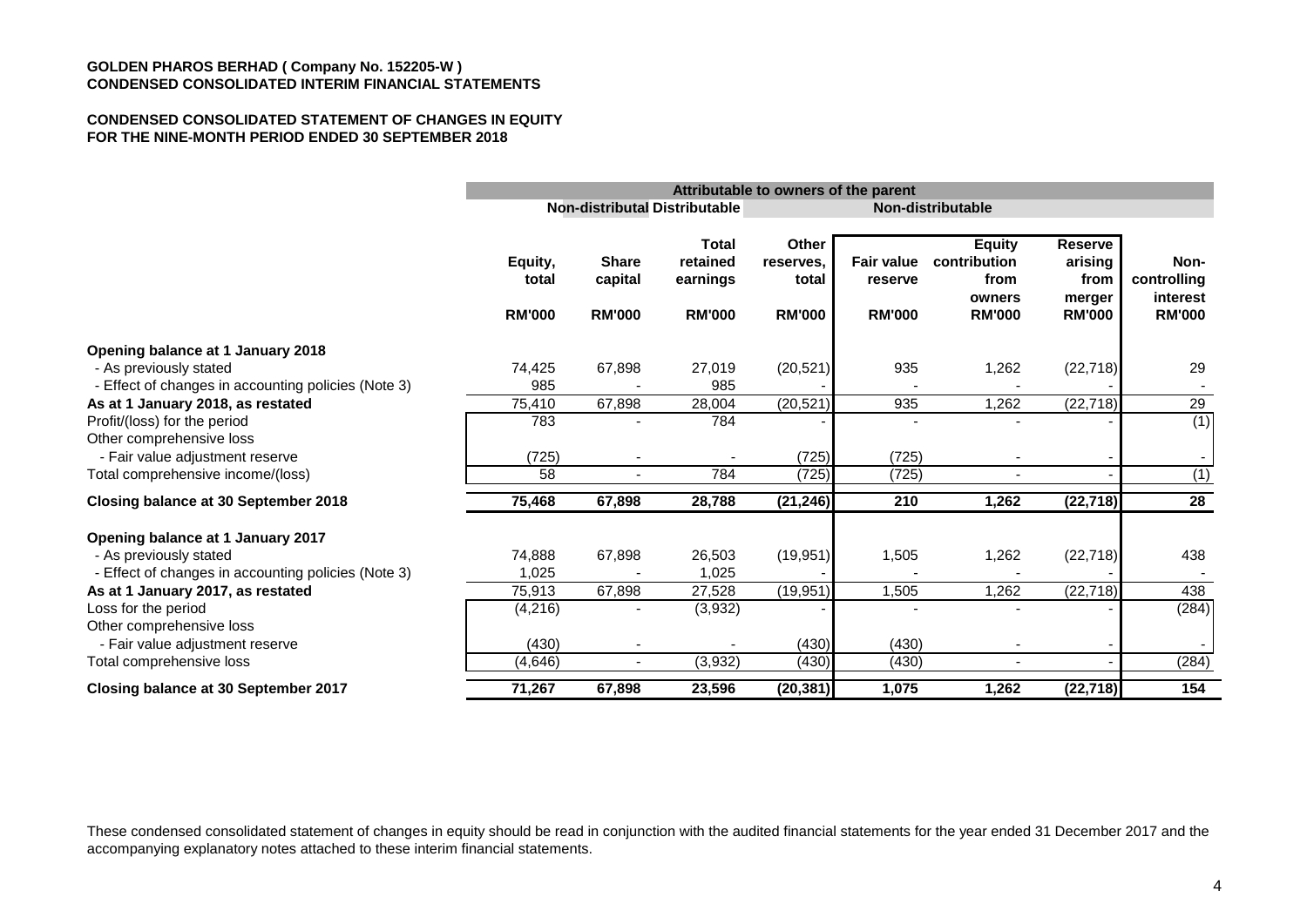#### **CONDENSED CONSOLIDATED STATEMENT OF CASH FLOWS FOR THE NINE-MONTH PERIOD ENDED 30 SEPTEMBER 2018**

|                                                         |                | 9 months ended          |                         |  |
|---------------------------------------------------------|----------------|-------------------------|-------------------------|--|
|                                                         |                | 30.09.2018<br>Unaudited | 30.09.2017<br>Unaudited |  |
|                                                         | <b>Note</b>    | RM'000                  | <b>RM'000</b>           |  |
| <b>Operating activities</b>                             |                |                         |                         |  |
| Profit/(loss) before tax                                |                | 1,655                   | (4,905)                 |  |
| Adjustments for:                                        |                |                         |                         |  |
| Interest income                                         | 7              | (112)                   | (106)                   |  |
| Dividend income                                         | $\overline{7}$ | (67)                    | (14)                    |  |
| Interest expenses                                       | 7              | 85                      | 153                     |  |
| Gain on disposal of property, plant and equipment       | 7              | (15)                    | (71)                    |  |
| Depreciation of property, plant and equipment           | 7              | 2,888                   | 2,640                   |  |
| Depreciation of investment properties                   | 7              | 172                     | 171                     |  |
| Property, plant and equipment written off               | 7              | 87                      | 1                       |  |
| Reversal of allowance for impairment of trade and       |                |                         |                         |  |
| other receivables                                       | 7              | (11)                    |                         |  |
| (Reversal)/provision of expected credit loss allowance  | 7              | (15)                    | 30                      |  |
| Net unrealised foreign exchange gain                    | 7              |                         | (60)                    |  |
| Provision for retirement benefits                       | 7              | 795                     | 687                     |  |
| Provision/(reversal) for short-term accumulating        |                |                         |                         |  |
| compensated absences                                    | $\overline{7}$ | 8                       | (12)                    |  |
| Total adjustments                                       |                | 3,815                   | 3,419                   |  |
| Operating cash flows before changes in working capital  |                | 5,470                   | (1,486)                 |  |
| Changes in working capital                              |                |                         |                         |  |
| Increase in inventory                                   |                | (4, 340)                | (3,761)                 |  |
| Decrease/(increase) in trade and other receivables      |                | 978                     | (546)                   |  |
| Increase/(decrease) in trade and other payables         |                | 3,139                   | (711)                   |  |
| Total changes in working capital                        |                | (223)                   | (5,018)                 |  |
|                                                         |                |                         |                         |  |
| Interest paid                                           |                | (85)                    | (153)                   |  |
| Income taxes (paid)/refund                              |                | (68)                    | 372                     |  |
| Retirement benefits paid                                |                | (200)                   | (541)                   |  |
| Total changes in working capital                        |                | (353)                   | (322)                   |  |
| Net cash flows from/(used in) operating activities      |                | 4,894                   | (6,826)                 |  |
| <b>Investing activities</b>                             |                |                         |                         |  |
| Purchase of property, plant and equipment               | 10             | (797)                   | (1,288)                 |  |
| Proceeds from disposal of property, plant and equipment |                | 25                      | 113                     |  |
| Placement of deposit with licensed bank                 |                |                         | (20)                    |  |
| Withdrawal of deposit with licensed bank                |                | 12                      | 1,000                   |  |
| Dividend received                                       |                | 67                      | 14                      |  |
| Interest received                                       |                | 112                     | 106                     |  |
| Net cash flows used in investing activities             |                | (581)                   | (75)                    |  |
| <b>Financing activities</b>                             |                |                         |                         |  |
| Drawdown from borrowings                                |                | 407                     | 1,533                   |  |
| Repayment of borrowings                                 |                | (981)                   | (874)                   |  |
| Net cash flows (used in)/from financing activities      |                | (574)                   | 659                     |  |
|                                                         |                |                         |                         |  |
| Net increase/(decrease) in cash and cash equivalents    |                | 3,739                   | (6, 242)                |  |
| Cash and cash equivalents at 1 January                  |                | 10,361                  | 9,608                   |  |
| Cash and cash equivalents at 30 September               |                | 14,100                  | 3,366                   |  |

These condensed consolidated statement of cash flows should be read in conjunction with the audited financial statements for the year ended 31 December 2017 and the accompanying explanatory notes attached to these interim financial statements.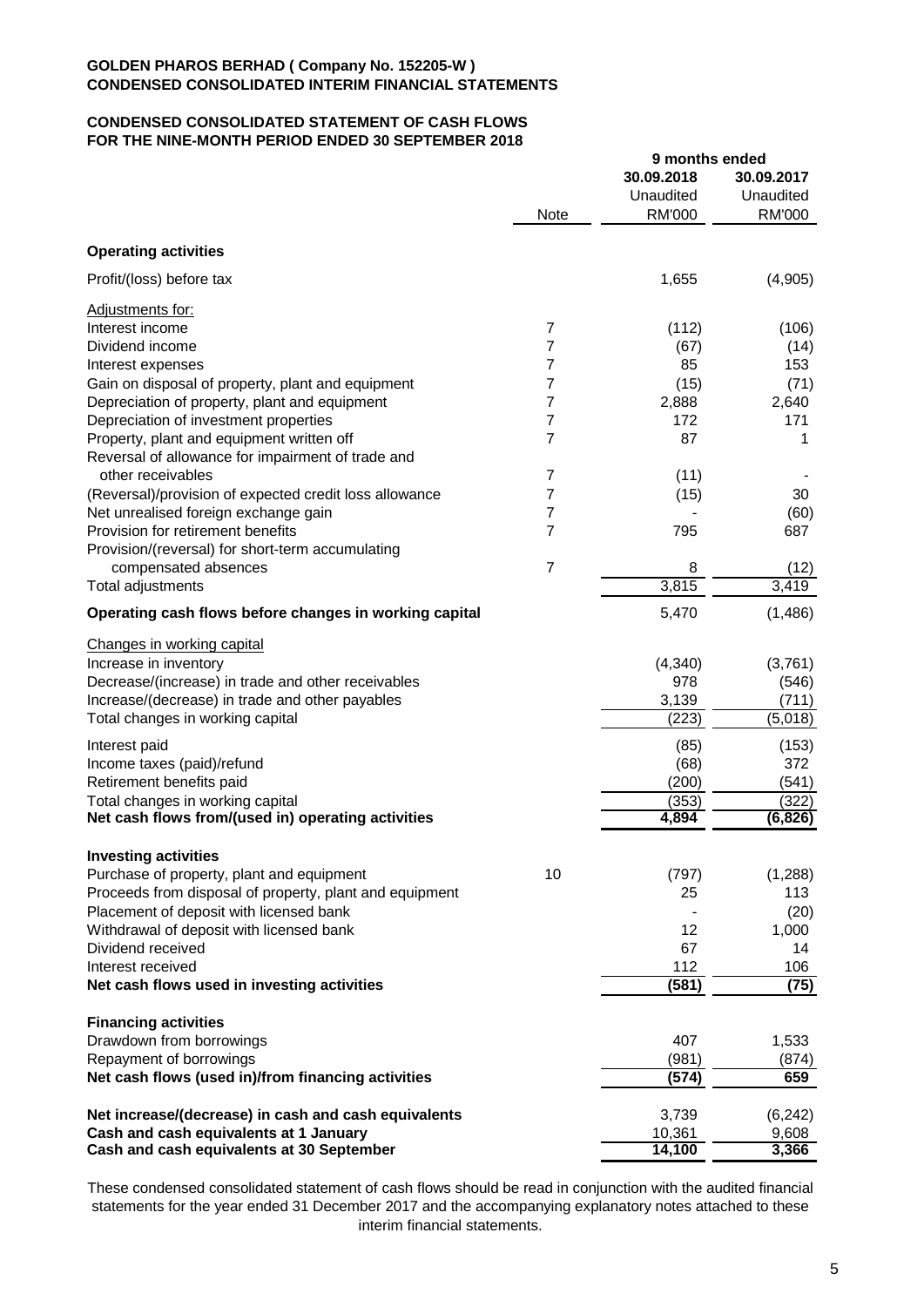### **1. Corporate information**

Golden Pharos Berhad is a public limited liability company incorporated and domiciled in Malaysia, and is listed on Bursa Malaysia Securities Berhad.

# **2. Basis of preparation**

The condensed financial statements are unaudited and have been prepared in accordance with IAS 34, MFRS 134, *Interim Financial Reporting* and paragraph 9.22 of Bursa Malaysia Securities Berhad's Main Market Listing Requirements. They should also be read in conjunction with the financial statements of the Group for the year ended 31 December 2017 and the accompanying notes attached to the unaudited condensed consolidated financial statements.

# **3. Significant accounting policies**

The significant accounting policies adopted are consistent with those of the audited financial statements for the year ended 31 December 2017, except for the adoption of the following new and amended MFRSs and IC Interpretation which are applicable to its financial statements and are relevant to its operations:-

On 1 January 2018, the Group adopted the following new and amended MFRSs and IC Interpretation mandatory for annual periods beginning on or after 1 January 2018:

| <b>Description</b>                                                           | <b>Effective for</b><br>annual<br>periods<br>beginning on<br>or after |
|------------------------------------------------------------------------------|-----------------------------------------------------------------------|
| MFRS 2 Classification and Measurement of Share-based Payment                 | 1 January 2018                                                        |
| Transactions (Amendments to MFRS 2)                                          | 1 January 2018                                                        |
| <b>MFRS 9 Financial Instruments</b>                                          | 1 January 2018                                                        |
| MFRS 15 Revenue from Contracts with Customers                                | 1 January 2018                                                        |
| MFRS 140 Transfer of Investment Property (Amendments to MFRS 140)            | 1 January 2018                                                        |
| Annual Improvement to MFRS Standards 2014-2016 Cycle                         | 1 January 2018                                                        |
| IC Interpretation 22 Foreign Currency Transactions and Advance Consideration | 1 January 2018                                                        |

The initial application of the abovementioned standards and interpretations did not have any material impact to the financial statements of the Group except as discussed in below:

### **MFRS 9 Financial Instrument**

The Group has adopted MFRS 9 which is become effective for annual periods beginning on or after 1 January 2018. Retrospective application is required, but comparative information is not compulsory.

The key changes to the Group's accounting policies resulting from its adoption of MFRS 9 are summarised below.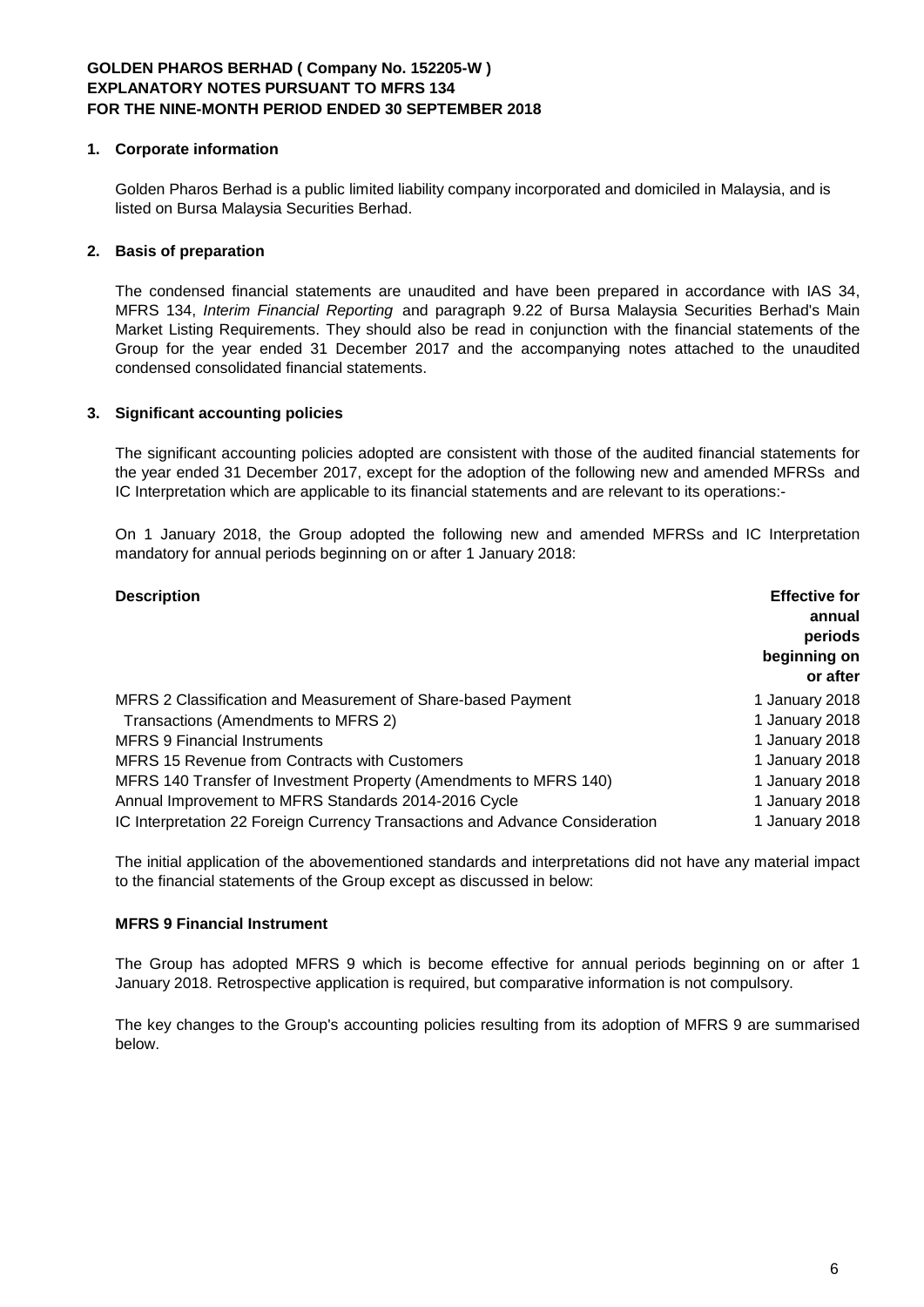#### **3. Significant accounting policies (continued)**

### **MFRS 9 Financial Instrument (continued)**

#### *(i) Classification of financial assets and financial liabilities*

MFRS 9 contains a new classification and measurement approach for financial assets that reflects the business model in which the assets are managed and their cash flow characteristic.

MFRS 9 contains three (3) principal classification categories for financial assets:

- Amortised Cost ("AC")
- Fair Value through Other Comprehensive Income ("FVOCI"), and
- Fair Value through Profit or Loss ("FVTPL")

The standard eliminates the existing MFRS 139 categories of Held-to-Maturity ("HTML"), Loans and Receivables ("L&R") and Available-for-Sale ("AFS").

MFRS 9 largely retains the existing requirement in MFRS 139 for the classification of financial liabilities. However, under MFRS 139 all fair value changes of liabilities designated as FVTPL are recognised in profit or loss, whereas under MFRS 9 these fair value changes are generally presented as follows:

- the amount of change in the fair value that is attributable to changes in the credit risk of the liability is presented in Other Comprehensive Income; and
- the remaining amount of change in the fair value is presented in profit or loss.

The Group have classified their financial liabilities as other financial liabilities, and therefore, the application of MFRS 9 will not have significant impact on the Group's financial liabilities.

*(ii) Impairment of financial assets*

MFRS 9 replaces the "incurred loss" loss model in MFRS 139 with a forward-looking "expected credit loss" ("ECL") model. This requires considerable judgement about how changes in economic factors affect ECLs, which is determined on a probability-weighted basis. Under MFRS 9, credit losses are recognised earlier than under MFRS 139.

The new impairment model is applied to financial assets measured at AC or FVOCI, except for investment in equity instruments.

Under MFRS 9, loss allowances will be measured on either of the following bases:

- *12-month ECLs:* these are ECLs that result from possible default events within the 12 months after the reporting date; and
- *Lifetime ECLs* : These are ECLs that result from all possible default events over the expected life of a financial instrument.

Lifetime ECL measurement applies if the credit risk of a financial asset at the reporting date has increased significantly since initial recognition and 12-month ECL measurement applies if it has not increased significantly. An entity may determine that a financial asset's credit risk has not increased significantly if the asset has low credit risk at the reporting date.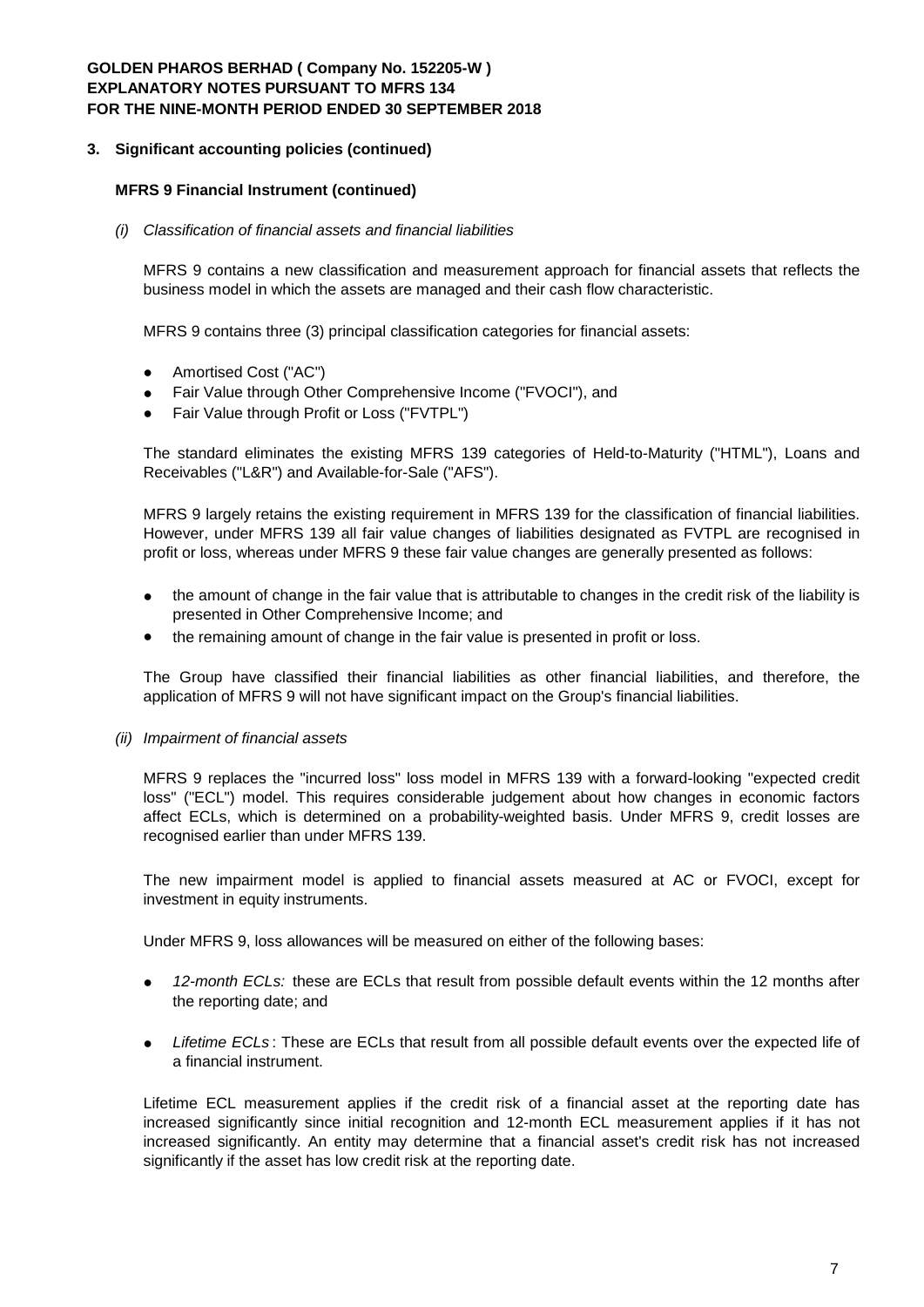# **3. Significant accounting policies (continued)**

#### **MFRS 9 Financial Instrument (continued)**

- *(iii) Effect upon adoption of MFRS 9*
	- (a) Investment in equity instruments.

Quoted equity shares with a fair value of RM935,000 currently held as available-for-sale. On the adoption of MFRS 9, the Group has elected to designate this investment that are held for long-term strategic purpose to be measured at FVOCI. For the unquoted investment in equity instruments, the Group will apply the option to present fair value changes in OCI, and therefore, the application of MFRS 9 will not have significant impact.

Consequently, all fair value gains and losses were reported in other comprehensive income, no impairment losses were recognised in profit or loss and no gains or losses will be reclassified to profit or loss on disposal for these financial assets.

(b) Trade receivables

The Group has assessed and considered trade receivables as financial asset at AC subject to MFRS 9's new expected credit loss model. The Group applies the simplified approach to provide for expected credit losses prescribed by MFRS 9, which permit the use of the lifetime expected loss provision for all trade receivables.

In the prior year, the impairment of trade receivables was assessed based on the incurred loss model. Individual receivables which were known to be uncollectable were written off by reducing the carrying amount directly.

Under new expected loss model, the impairment are based on shared credit characteristic, whereby the expected loss is recognised immediately on the first day even loss event not yet occur. The expected loss rate is considered based on past experience of collecting payments, current market condition and forward looking information.

The impact and movement in allowance account upon adoption of MFRS 9:

|                                            | 2018          |
|--------------------------------------------|---------------|
|                                            | <b>RM'000</b> |
| At 1 January                               | 11,927        |
| Effect on adoption of MFRS 9 recognised in |               |
| retained earnings                          | (985)         |
| Decrease in expected credit loss allowance |               |
| recognised in profit and loss              | (15)          |
| At 30 September                            | 10.927        |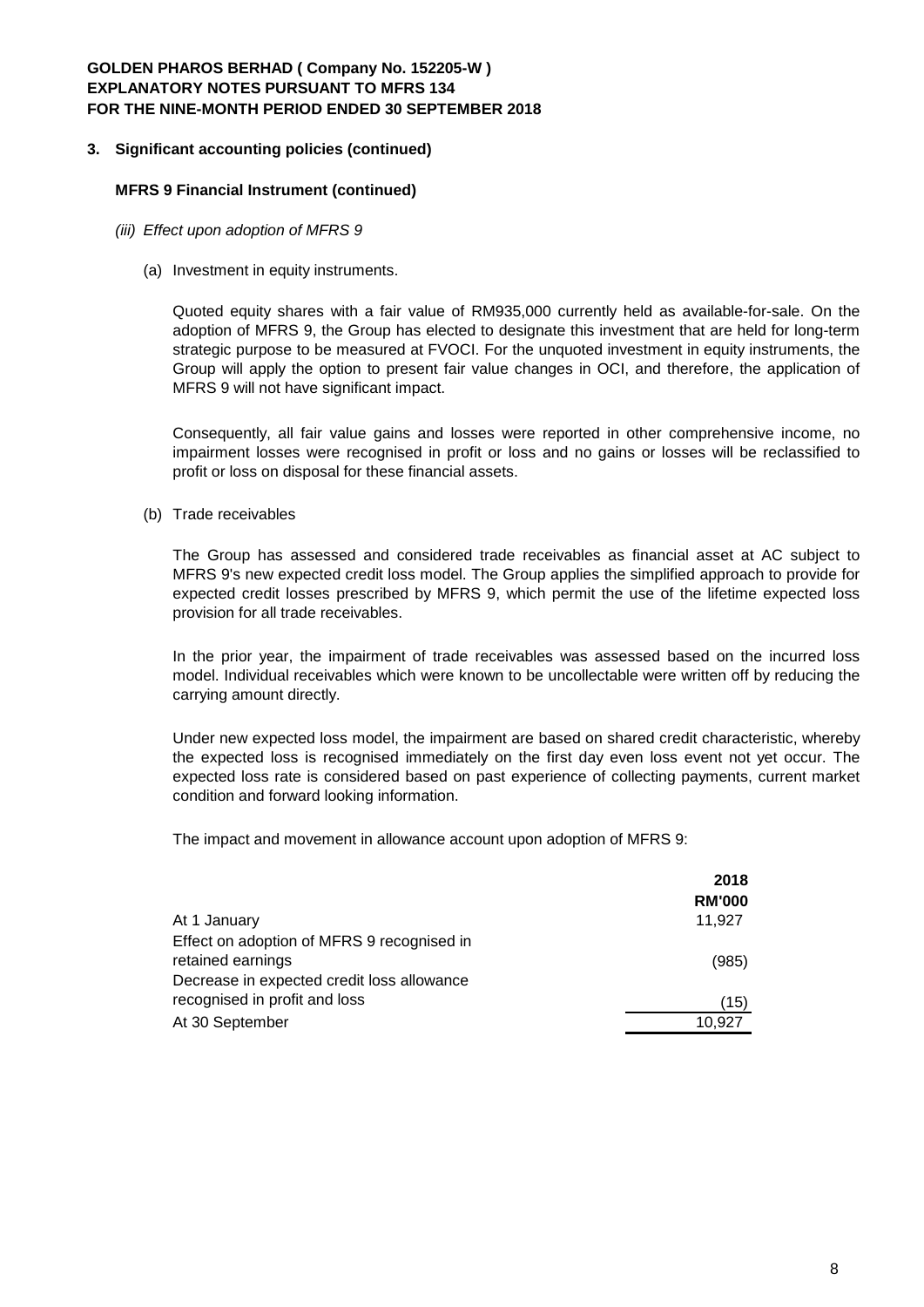# **3. Significant accounting policies (continued)**

#### **MFRS 9 Financial Instrument (continued)**

*(iv) Effect on retained earnings*

The effect of transition to MFRS 9 on the opening retained earnings are as follow, there is no impact on other components of equity.

|                                                                                | Impact of<br>adopting MFRS           |
|--------------------------------------------------------------------------------|--------------------------------------|
|                                                                                | 9<br>As at 1.1.2018<br><b>RM'000</b> |
| <b>Retained earnings</b><br>Closing balance under MFRS 139 at 31 December 2017 | 27,019                               |
| Recognition of expected credit losses under MFRS 9                             | 985                                  |
| Opening balance under MFRS 9 at 1 January 2018                                 | 28,004                               |

#### **MFRS 15** *Revenue from Contracts with Customers*

MFRS 15 establishes a new five-step model that will apply to revenue arising from contracts with customers. MFRS 15 will supersede the current revenue recognition guidance including MFRS 118 *Revenue* , MFRS 111 *Construction Contracts* and the related interpretations when it becomes effective.

The core principle of MFRS 15 is that an entity should recognise revenue which depict the transfer of promised goods or services to customers in an amount that reflects the consideration to which the entity expects to be entitled in exchange for those goods or services.

Under MFRS 15, an entity recognises revenue when (or as) a performance obligation is satisfied, i.e when "control" of the goods or services underlying the particular performance obligation is transferred to the customer.

Upon adoption of MFRS 15, the Group recognises the revenue from contracts with customers when or as the Group transfers goods or services to a customer, measured at the amount to which the Group expects to be entitled, according to the term and condition stipulated in the contracts with customers. Depending on whether certain criteria are met, revenue is recognised over time, in a manner that depicts the Group's performance; or at a point in time, when control of the goods or services is transferred to the customers. The adoption of this new MFRS 15 have not resulted in any material impact on the financial statements of the Group.

### **4. Changes in estimates**

There were no significant changes in estimates that have had a material effect in the current interim results.

### **5. Seasonality of operations**

During the quarter under review, the Group's principal business operations were not affected by the seasonal and cyclical factors.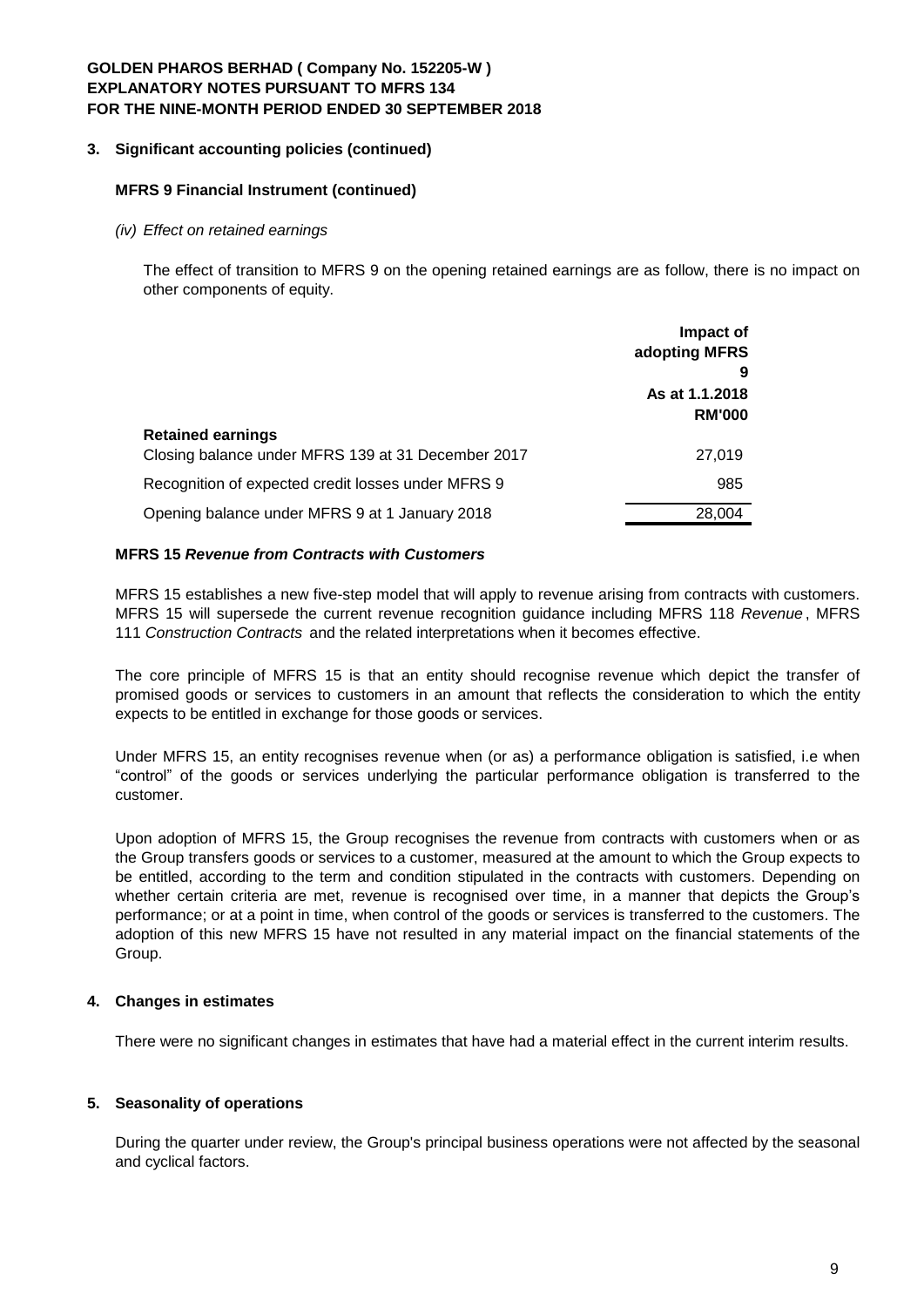### **6. Segment information**

The Group is organised into business units based on their products and services, and has three operating segments as follows:

- (i) Harvesting, sawmilling, kiln drying of timber and sales of rights to log.
- (ii) Manufacturing manufacturing and trading of glass.
- (iii) Others including investment holding, rental of properties, marketing and trading of woodchips, none of which are of a sufficient size to be reported separately.

There has been no material change in total assets and no differences in the basis of segmentation or in the basis of measurement of segment profit or loss as compared to the last annual financial statements.

|                                                        | Harvesting,                      |                      |               |                            |
|--------------------------------------------------------|----------------------------------|----------------------|---------------|----------------------------|
|                                                        | sawmilling and<br>kiln drying    | <b>Manufacturing</b> |               | <b>Others Consolidated</b> |
|                                                        | <b>RM'000</b>                    | <b>RM'000</b>        | <b>RM'000</b> | <b>RM'000</b>              |
| <b>Results for 3 months ended</b>                      |                                  |                      |               |                            |
| 30 September 2018                                      |                                  |                      |               |                            |
| Operating revenue                                      | 12,789                           | 5,392                | 663           | 18,844                     |
| Other operating income                                 | 39                               | 41                   | 2             | 82                         |
| Expenses                                               | (11, 717)                        | (5,328)              | (1, 448)      | (18, 493)                  |
| Profit/(loss) before taxation                          | 1,111                            | 105                  | (783)         | 433                        |
| <b>Results for 3 months ended</b><br>30 September 2017 |                                  |                      |               |                            |
| Operating revenue                                      | 10,768                           | 6,421                | 183           | 17,372                     |
| Other operating income                                 | 8                                | 49                   | 67            | 124                        |
| Expenses                                               | (10, 056)                        | (6, 351)             | (875)         | (17, 282)                  |
| Profit/(loss) before taxation                          | $\overline{720}$                 | 119                  | (625)         | 214                        |
|                                                        | Harvesting,                      |                      |               |                            |
|                                                        | sawmilling and                   |                      |               |                            |
|                                                        | kiln drying                      | <b>Manufacturing</b> | <b>Others</b> | <b>Consolidated</b>        |
|                                                        | <b>RM'000</b>                    | <b>RM'000</b>        | <b>RM'000</b> | <b>RM'000</b>              |
| <b>Results for 9 months ended</b><br>30 September 2018 |                                  |                      |               |                            |
| Operating revenue                                      | 34,196                           | 17,064               | 1,264         | 52,524                     |
| Other operating income                                 | 145                              | 121                  | 96            | 362                        |
| Expenses                                               | (30, 260)                        | (16, 789)            | (4, 182)      | (51, 231)                  |
| Profit/(loss) before taxation                          | 4,081                            | 396                  | (2, 822)      | 1,655                      |
| <b>Results for 9 months ended</b><br>30 September 2017 |                                  |                      |               |                            |
| Operating revenue                                      | 20,019                           | 20,570               | 716           | 41,305                     |
| Other operating income                                 | 87                               | 159                  | 82            | 328                        |
| Expenses                                               | (23,071)<br>$\overline{(2,965)}$ | (19, 946)            | (3,521)       | (46, 538)                  |
| (Loss)/profit before taxation                          |                                  | 783                  | (2, 723)      | (4, 905)                   |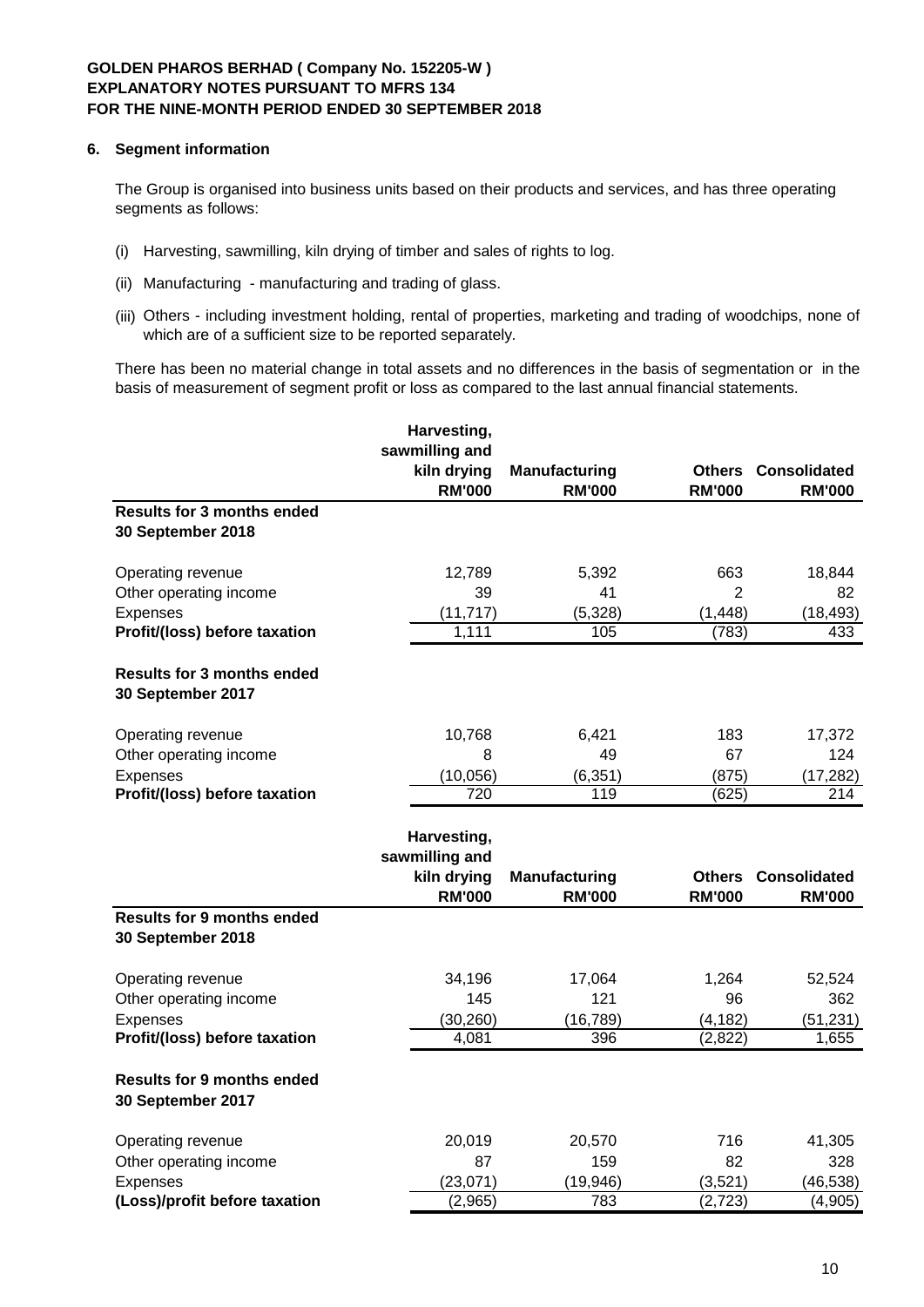### **7. Profit/(loss) before taxation**

Included in the profit/(loss) before taxation are the following items:

|                                           | <b>Current quarter</b><br>3 months ended |               | <b>Cumulative quarter</b><br>9 months ended |            |
|-------------------------------------------|------------------------------------------|---------------|---------------------------------------------|------------|
|                                           | 30.09.2018                               | 30.09.2017    | 30.09.2018                                  | 30.09.2017 |
|                                           | <b>RM'000</b>                            | <b>RM'000</b> | <b>RM'000</b>                               | RM'000     |
| Interest income                           | (45)                                     | (33)          | (112)                                       | (106)      |
| Dividend income                           | (14)                                     | (14)          | (67)                                        | (14)       |
| Interest expenses                         | 31                                       | 78            | 85                                          | 153        |
| Depreciation of property, plant and       |                                          |               |                                             |            |
| equipment                                 | 971                                      | 863           | 2,888                                       | 2,640      |
| Depreciation of investment properties     | 57                                       | 58            | 172                                         | 171        |
| Gain on disposal of property, plant and   |                                          |               |                                             |            |
| equipment                                 | (15)                                     | (20)          | (15)                                        | (71)       |
| Property, plant and equipment written off | 2                                        |               | 87                                          | 1          |
| Reversal of allowance for impairment of   |                                          |               |                                             |            |
| trade and other receivables               | (11)                                     |               | (11)                                        |            |
| (Reversal)/provision of expected credit   |                                          |               |                                             |            |
| loss allowance                            | 20                                       | 10            | (15)                                        | 30         |
| Net unrealised foreign exchange gain      |                                          | (60)          |                                             | (60)       |
| Provision/(reversal) for short-term       |                                          |               |                                             |            |
| accumulating compensated absences         | 6                                        | 3             | 8                                           | (12)       |
| Provision for retirement benefits         | 265                                      | 229           | 795                                         | 687        |

### **8. Income tax expense/(benefit)**

|                                                          |                             | <b>Current quarter</b><br>3 months ended | <b>Cumulative quarter</b><br>9 months ended |                      |  |
|----------------------------------------------------------|-----------------------------|------------------------------------------|---------------------------------------------|----------------------|--|
|                                                          | 30.09.2018<br><b>RM'000</b> | 30.09.2017<br><b>RM'000</b>              | 30.09.2018<br><b>RM'000</b>                 | 30.09.2017<br>RM'000 |  |
| Current income tax<br>Over provision of income tax in    | 17                          | (4)                                      | 1,170                                       | 20                   |  |
| respect of previous years                                | (132)                       | (1)                                      | (132)                                       | (1)                  |  |
| Deferred income tax<br>Over provision of deferred tax in | 121                         | (168)                                    | (162)                                       | (532)                |  |
| respect of previous years                                |                             | (176)                                    | (4)                                         | (176)                |  |
|                                                          | 6                           | (349)                                    | 872                                         | (689)                |  |
| Effective tax rate                                       | 1.4%                        | $-163.1%$                                | 52.7%                                       | 14.0%                |  |

Income tax expense is recognised in each interim period based on the best estimate of the weighted average annual income tax rate expected for the full financial year. For the current financial period under review, the Group's effective tax rate was higher than statutory tax rate due to certain expenses which were not deductible for tax purposes and due to the fact that the taxation is arising out of profit making subsidiaries whereas the group profit before tax is minimal due to heavy losses incurred by certain subsidiaries and also due to elimination of inter-company transaction.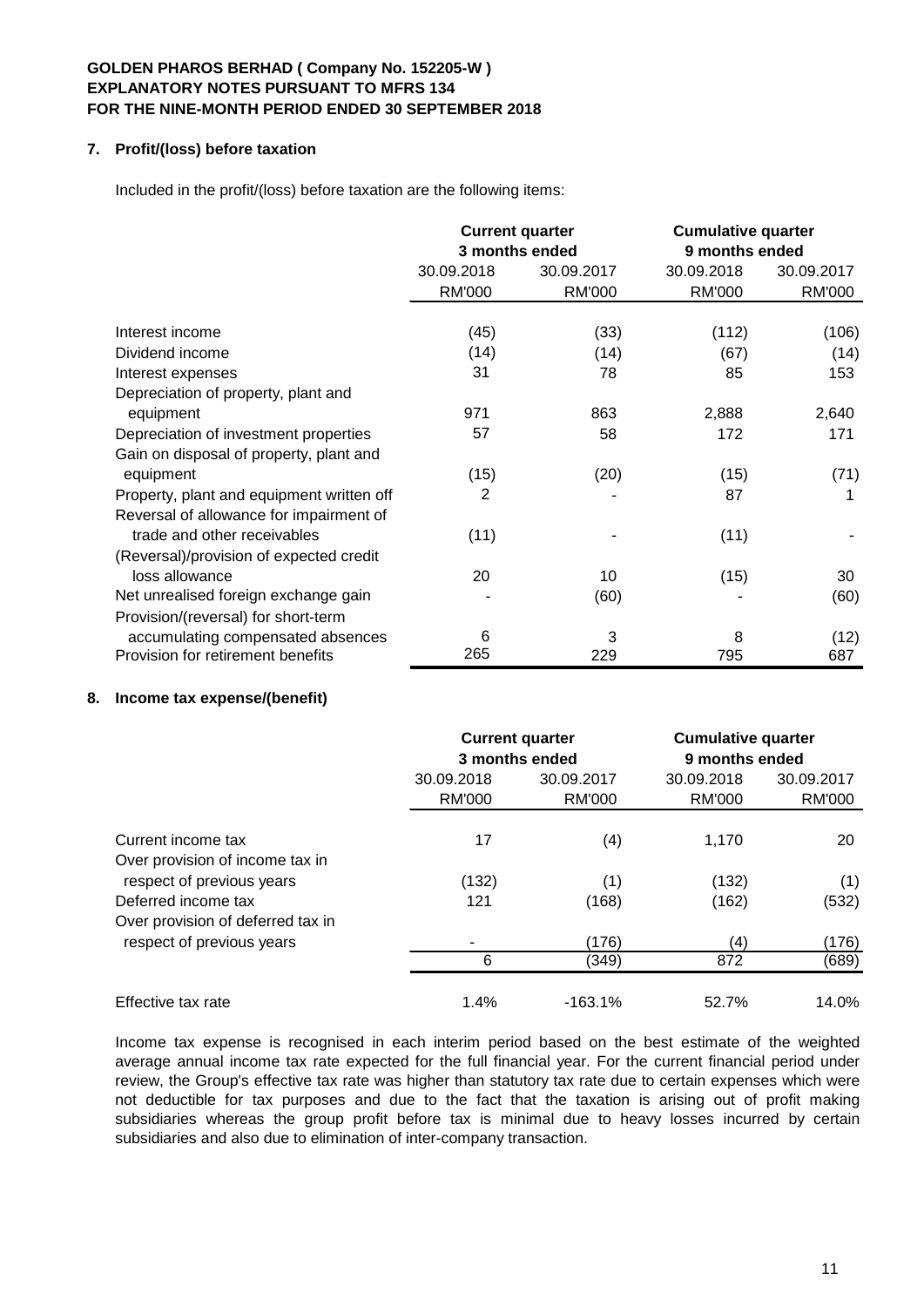### **9. Earnings/(loss) per share**

Basic earnings/(loss) per share amounts are calculated by dividing (loss)/profit for the period, net of tax, attributable to owners of the parent by the weighted average number of ordinary shares outstanding during the period.

|                                                                                                                        |          |            | <b>Current quarter</b> | <b>Cumulative quarter</b><br>9 months ended |            |  |
|------------------------------------------------------------------------------------------------------------------------|----------|------------|------------------------|---------------------------------------------|------------|--|
|                                                                                                                        |          |            | 3 months ended         |                                             |            |  |
|                                                                                                                        |          | 30.09.2018 | 30.09.2017             | 30.09.2018                                  | 30.09.2017 |  |
| Earnings/(loss) net of tax attributable to<br>owners of the parent used in the<br>computation of earnings<br>per share | (RM'000) | 429        | 639                    | 784                                         | (3,932)    |  |
| Weighted average number<br>of ordinary shares in issue                                                                 | 000)     | 134,547    | 134.547                | 134.547                                     | 134,547    |  |
| Basic (loss)/earnings per share                                                                                        | (sen)    | 0.32       | 0.47                   | 0.58                                        | (2.92)     |  |

# **10. Property, plant and equipment**

During the nine-month period ended 30 September 2018, the Group has acquired property, plant and equipment at a cost of RM797,000 (30 September 2017: RM1,288,000). As at 30 September 2018, the total depreciation charged for the property, plant and equipment was RM2,888,000 (30 September 2017: RM2,640,000). Property, plant and equipment with a carrying amount of RM87,000 were written off by the Group during the nine-month period ended 30 September 2018 (30 September 2017: RM1,000). This has been included in other operating expenses in the statement of profit and loss and other comprehensive income.

The Group has also disposed of assets with a carrying amount of RM10,000 during the nine-month period ended 30 September 2018 (30 September 2017:RM42,000), resulting in a gain on disposal of RM15,000 (30 September 2017: RM71,000), recognised and included in other income in the statement of profit or loss and other comprehensive income.

### **11. Goodwill**

|                                                                                        | Goodwill<br>RM'000 |
|----------------------------------------------------------------------------------------|--------------------|
| Cost:                                                                                  |                    |
| At 1 January 2017/31 December 2017/30 September 2018                                   | 613                |
| <b>Accumulated impairment:</b><br>At 1 January 2017/31 December 2017/30 September 2018 | (613)              |
| Net carrying amount:<br>At 1 January 2017/31 December 2017/30 September 2018           |                    |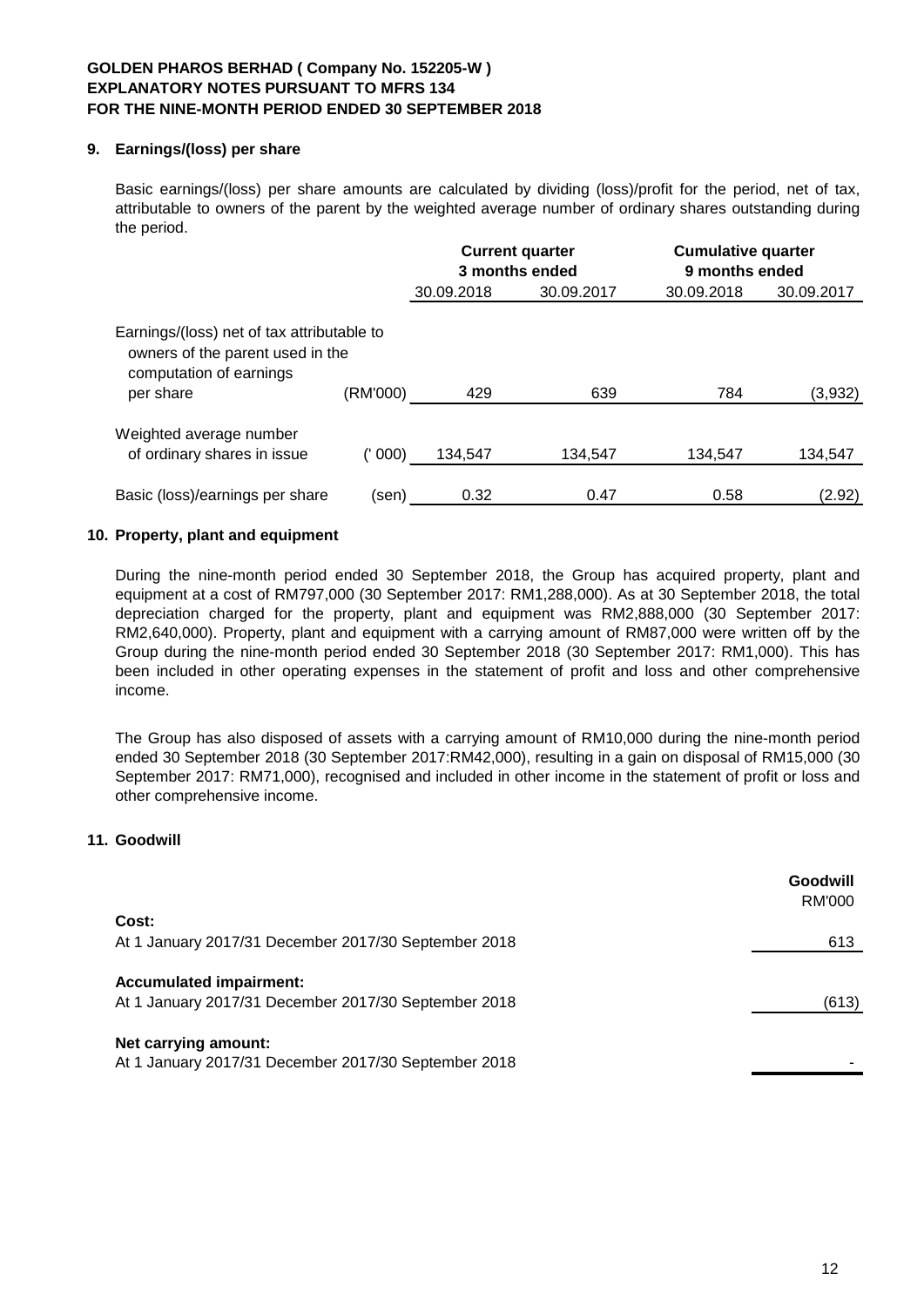### **12. Fair value hierarchy**

The Group uses the following hierarchy for determining the fair value of all financial instruments carried at fair value:

Level 1 - Quoted (unadjusted) market prices in active markets for identical assets or liabilities

- Level 2 Valuation techniques for which the lowest level input that is significant to the fair value measurement is directly or indirectly observable
- Level 3 Valuation techniques for which the lowest level input that is significant to the fair value measurement is unobservable

As at the reporting date, the Group held the following financial assets that are measured at fair value:

|                                                                   | Total<br>RM'000 | Level 1<br>RM'000 | Level 2<br><b>RM'000</b> | Level 3<br>RM'000 |
|-------------------------------------------------------------------|-----------------|-------------------|--------------------------|-------------------|
| 30 September 2018                                                 |                 |                   |                          |                   |
| Fair value through other comprehensive<br>income financial assets |                 |                   |                          |                   |
| Equity shares                                                     | 1.708           | 1.708             |                          |                   |
| 31 December 2017<br>Available-for-sale financial assets           |                 |                   |                          |                   |
| Equity shares                                                     | 2.434           | 2.434             |                          |                   |

No transfer between any levels of the fair value hierarchy took place during the current interim period and the comparative period. There were also no changes in the purpose of any financial assets that subsequently resulted in a different classification of that assets.

The Group does not hold credit enhancements or collateral to mitigate credit risk. The carrying amount of financial assets therefore represents the potential credit risk.

### **13. Cash and bank balances**

Cash and bank balances comprised the following amounts:

|                                        | 30.09.2018 | 31.12.2017 |  |
|----------------------------------------|------------|------------|--|
|                                        | RM'000     | RM'000     |  |
|                                        |            |            |  |
| Cash at banks and in hand              | 5,249      | 9,616      |  |
| Deposits in licensed banks             | 9,891      | 1,797      |  |
|                                        | 15.140     | 11,413     |  |
| Less:                                  |            |            |  |
| Deposits in licensed banks             | (1,040)    | (1,052)    |  |
| <b>Total cash and cash equivalents</b> | 14,100     | 10,361     |  |

### **14. Share capital**

There were no issuances, cancellation, repurchases, resale and repayments of debts and equity securities for the financial period ended 30 September 2018.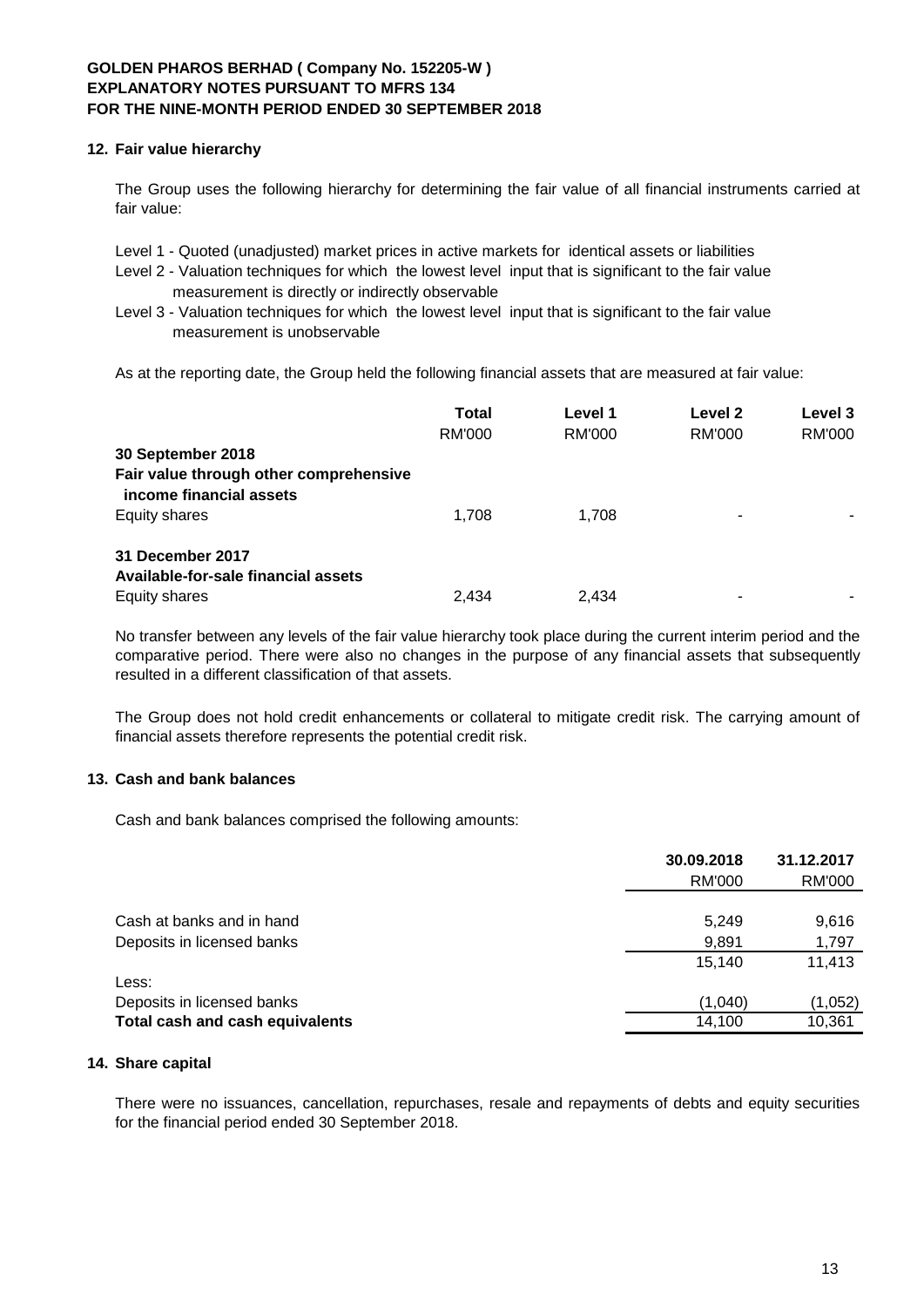#### **15. Borrowings**

|                    | 30.09.2018<br><b>RM'000</b> | 31.12.2017<br><b>RM'000</b> |
|--------------------|-----------------------------|-----------------------------|
| <b>Current</b>     |                             |                             |
| Secured            | 543                         | 837                         |
| <b>Non-current</b> |                             |                             |
| Secured            | 542                         | 797                         |
| Total borrowings   | 1,085                       | 1,634                       |

### **16. Dividend**

There was no dividend declared by the Company during the financial period ended 30 September 2018 (30 September 2017: RMNil).

### **17. Commitments**

|                                  | 30.09.2018<br>RM'000 | 31.12.2017<br><b>RM'000</b> |
|----------------------------------|----------------------|-----------------------------|
| <b>Capital expenditure</b>       |                      |                             |
| Approved and contracted for:     |                      |                             |
| Plant and machinery              | 704                  |                             |
| Motor vehicles                   | ۰                    |                             |
| Approved but not contracted for: |                      |                             |
| Plant and machinery              | 4,304                | 5,008                       |
| Motor vehicles                   | 193                  | 193                         |
|                                  | 5,201                | 5,201                       |

# **18. Related party transactions**

The following table provides information on the transactions which have been entered into with related parties during the nine-month periods ended 30 September 2018 and 31 December 2017 as well as the balances with the related parties as at 30 September 2018 and 31 December 2017:

|                                                     |            |                          |        | <b>Expenses</b> | <b>Amounts</b> |
|-----------------------------------------------------|------------|--------------------------|--------|-----------------|----------------|
|                                                     |            | Loans                    |        | paid by         | owed to        |
|                                                     |            | from related Secretarial |        | related         | related        |
|                                                     |            | parties                  | fee    | parties         | parties        |
|                                                     |            | <b>RM'000</b>            | RM'000 | RM'000          | RM'000         |
| Entities with significant influence over the Group: |            |                          |        |                 |                |
| Holding company                                     |            |                          |        |                 |                |
| Terengganu Incorporated Sdn. Bhd. ("TISB")          | 30.09.2018 |                          | 3      |                 | 15,272         |
|                                                     | 31.12.2017 | 1,000                    | 5      | 64              | 15,268         |
| A corporate shareholder                             |            |                          |        |                 |                |
| Lembaga Tabung Amanah Warisan                       | 30.09.2018 |                          |        |                 | 640            |
| Negeri Terengganu ("LTAWNT")                        | 31.12.2017 |                          |        |                 | 640            |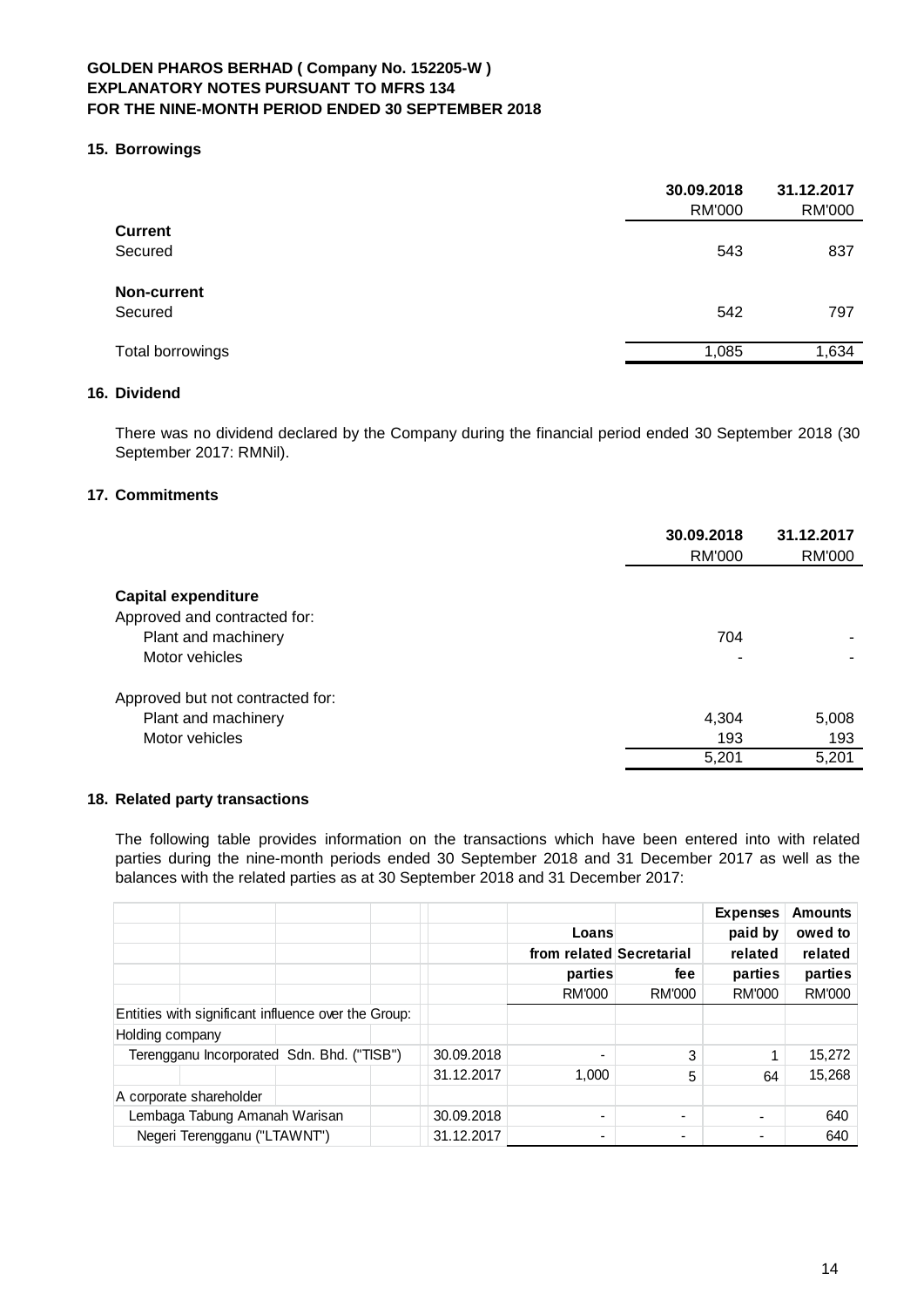#### **19. Events after the reporting period**

#### Long-term Incentive Plan

On 30 August 2018, Golden Pharos Berhad ("GPB') has implemented a Long-term Incentive Plan for the employees of GPB and it's subsidiaries (excluding subsidiaries which are dormant) which consists of an Employee Share Option Scheme ("ESOS") and Executive Share Grant Scheme ("ESGS"), (collectively "LTIP")). The details of LTIP Awards are as follows:

#### *(i) Employee Share Option Scheme ("ESOS'")*

The ESOS is intended to allow the Company to reward selected employees of the Group by granting them an option to subscribe for new ordinary shares in GPB ("GPB Shares") at a pre-determined subscription price ("ESOS Option"), subject to the terms and conditions of the By-Laws.

The total number of ESOS offered was 7,846,000 units and the exercise price was at RM0.27 per share. The ESOS will be vested upon acceptance of the offer by the selected employees, which shall be no later than 30 days from the date of offer, 30 August 2018 (provided that the relevant vesting conditions are fulfilled on the date of acceptance of the offer.)

*(ii) Executive Share Grant Scheme ("ESGS")*

An ESGS Award, once accepted by the Eligible Person ("ESGS Grantee"), will vest in the ESGS Grantee at no cost to the ESGS Grantee if the vesting conditions stipulated in the said ESGS Award have been satisfied on the vesting date.

On 5 October 2018, a total of 1,226,360 unit shares were awarded by the Company to the ESGS Grantee through ESGS. The exercise price was at RM0.24 per share.

### Share Sale Agreement (SSA)

Permint Plywood Sdn. Bhd., a wholly owned subsidiary of Permint Timber Corporation Sdn. Bhd., which in turn is a wholly owned subsidiary of the Company has on 31 October 2018 executed a Share Sale Agreement ("SSA") with Cymao Plywood Sdn. Bhd., ("CPSB") to acquire the remaining 40% of the equity interest in GP Dynamic Venture Sdn Bhd ("GPDV" or "JV Company") comprising 640,000 ordinary shares ("Sale Shares") for a total purchase price of RM29,196.80 in cash ("Purchase Price").

The Proposed Acquisition is expected to be completed by fourth quarter 2018.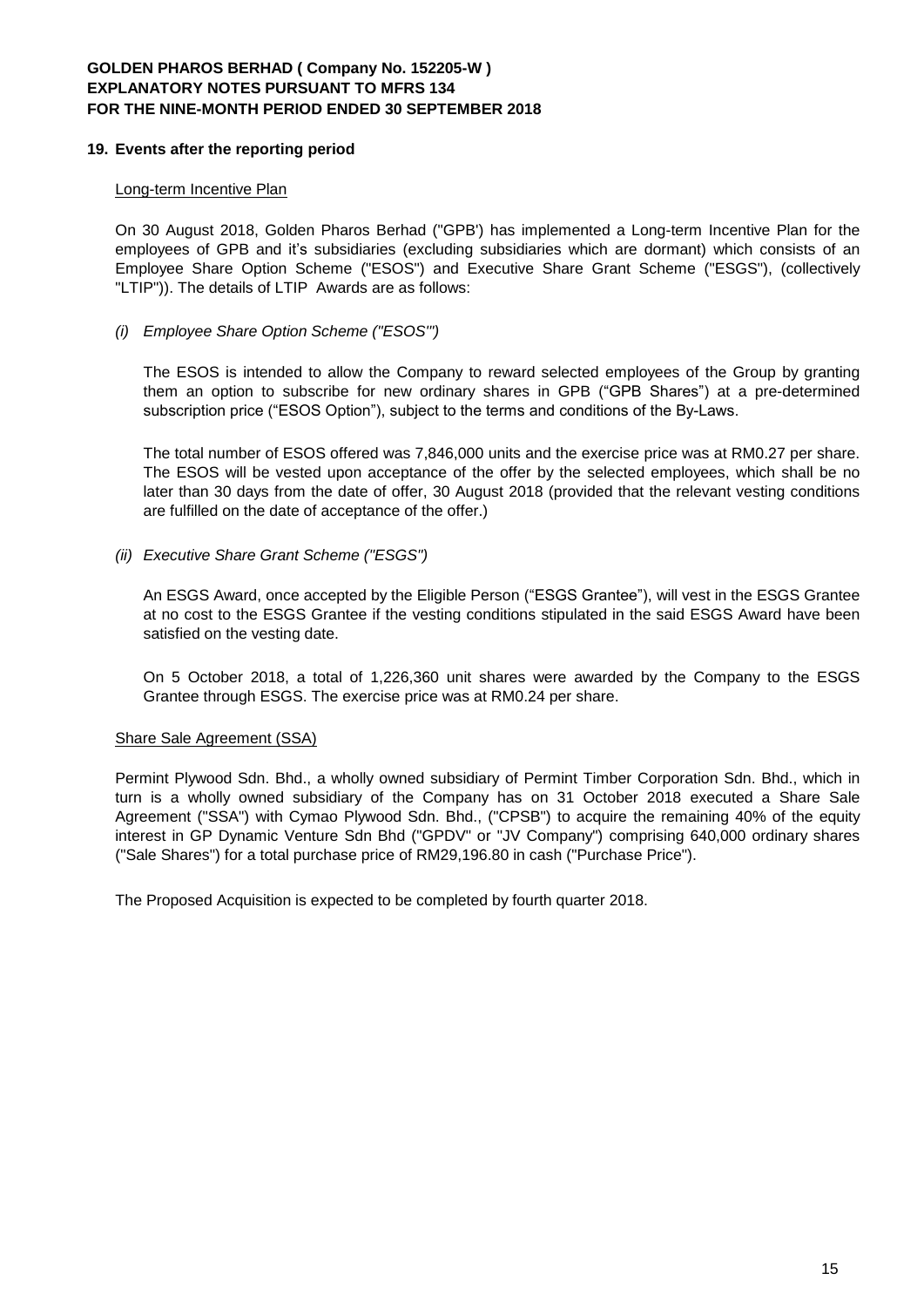#### **20. Performance review**

#### **(a) Current Quarter vs Corresponding Quarter of Previous Period (3Q18 vs 3Q17)**

The Group registered a revenue of RM18.84 million for the current quarter ended 30 September 2018 (3Q2018), improved by 8% from RM17.37 million reported in the previous year's corresponding quarter (3Q2017). Accordingly, the Group posted a profit before taxation (PBT) of RM0.43 million in 3Q2018 as compared to a PBT of RM0.21 million in 3Q2017.

The improved result was primarily contributed by the favourable performance of the Group's harvesting, sawmilling and kiln-drying segment.

#### **Harvesting, sawmilling and kiln drying segment**

During the quarter under review, the harvesting, sawmilling and kiln drying segment reported a PBT of RM1.11 million, 54% better than the profit of RM0.72 million in the previous year's corresponding quarter. The improved result was in line with the increase in segment's revenue by 19% to RM12.79 million in 3Q2018 as compared with RM10.77 million reported in 3Q2017.

The favourable performance in the segment's revenue and profit were contributed by the higher sales achievement of sawn timber. For record, a total of 6,137 tonne sawn timber were sold during the 3Q2018 as compared to 5,605 tonne sold during the same period in the previous year.

The sufficient raw material for production has led to the improved volume of sales in sawn timber for the quarter.

#### **Manufacturing segment**

In contrast, the manufacturing segment which is the glass division of the Group reported an adverse performance as the PBT in 3Q2018 decreased to RM0.10 million from RM0.12 million in 3Q2017. The reduction in profit was in line with the drop in the segment's revenue by 16% during the quarter under review, primarily related to the lukewarm construction projects which affected the segment's order book.

#### **Other segment**

Other segment reported a significant increase in revenue of 262% in 3Q2018 to RM0.66 million from RM0.18 million revenue registered in 3Q2017, mainly from the improved production and sale of woodchips. However, the segment's loss before taxation slightly increased from RM0.63 million in 3Q2017 to RM0.78 million in 3Q2018 due to the increase in certain administrative expenses incurred by the segment during the quarter under review.

#### **(b) Current Period-to-date vs Previous Period-to-date (FY2018 vs FY2017)**

For the nine-month period ended 30 September 2018 (9M2018), the Group is showing better results by exceeding performance against the same period last year (9M2017) in terms of revenue and profitability.

The Group's revenue was RM52.52 million, an increase of 27% from RM41.31 million in 9M2017. Consequently, the gross profit grew 140% to RM13.27 million as compared with RM5.34 million in 9M2017 on the back of superior contributions in the harvesting and sawmilling segment of the Group. As a result, the Group's PBT improved to RM1.66 million in 9M2018 as compared to the loss before taxation of RM4.91 million reported in the previous year's corresponding period.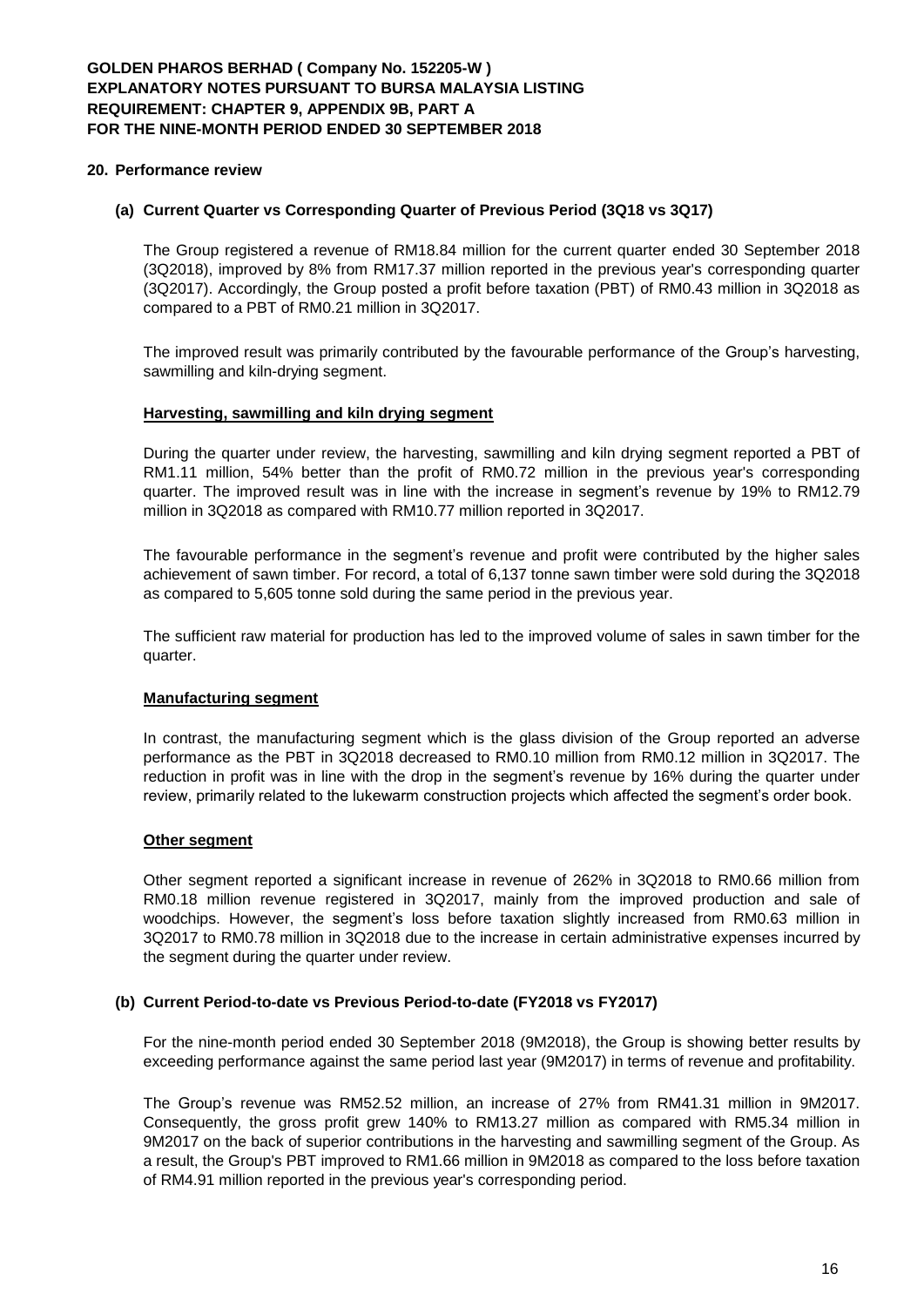### **20. Performance review (continued)**

### **(b) Current Period-to-date vs Previous Period-to-date (FY2018 vs FY2017) (continued)**

### **Harvesting, sawmilling and kiln drying segment**

In the current period, the segment registered a PBT of RM4.08 million, a substantial increase of 238% from the 9M2017 loss before taxation of RM2.96 million. The significant profit achieved was in line with the notable increase in the segment's revenue by 71% to RM34.20 million in 9M2018 as compared to RM20.02 million reported in 9M2017.

The remarkable results in the segment's revenue and profit was contributed by the higher sawn timber production, which eventually contributed to the increase in sales of sawn timber by 59% from 10,152 tonne in 9M2017 to 16,130 tonne in 9M2018.

The main reason for the improved segment's performance was due to higher number of active licenses for logging activities during 9M2018 as compared to the previous year. A total of 29,458 hpt logs were extracted during the period under review as compared with 20,234 hpt logs extracted during 9M2017. In addition, the proceeds from forward sales of standing tree amounting to RM2.32 million also contributed to the better results in the current period.

#### **Manufacturing segment**

The manufacturing segment of the Group reported a reduction in revenue by 17% in 9M2018 as compared to 9M2017. In line with revenue reduction, the segment's PBT decreased 49% to RM0.40 million in 9M2018 from RM0.78 million PBT reported in 9M2017.

The adverse performance of the segment was contributed by the lukewarm situation of construction industry which affect glass order book where developers delayed the completion of projects.

### **Other segment**

Other segment recorded an increase in revenue by 77% in 9M2018, mainly due to the improved woodchip business. However during the same period, there was a slight increase in loss before taxation by 4% to RM2.82 million as compared with a loss of RM2.72 million recorded in the previous year's corresponding period as the segment's expenses increased by 19%.

### **21. Material change in performance of operating segments of current quarter compared with immediate preceding quarter**

|                        |                | <b>Immediate</b> |
|------------------------|----------------|------------------|
|                        | <b>Current</b> | preceding        |
|                        | quarter        | quarter          |
|                        | 30.09.2018     | 30.6.2018        |
|                        | <b>RM'000</b>  | <b>RM'000</b>    |
| Revenue                | 18,844         | 17,786           |
| Profit before taxation | 433            | 133              |
|                        |                |                  |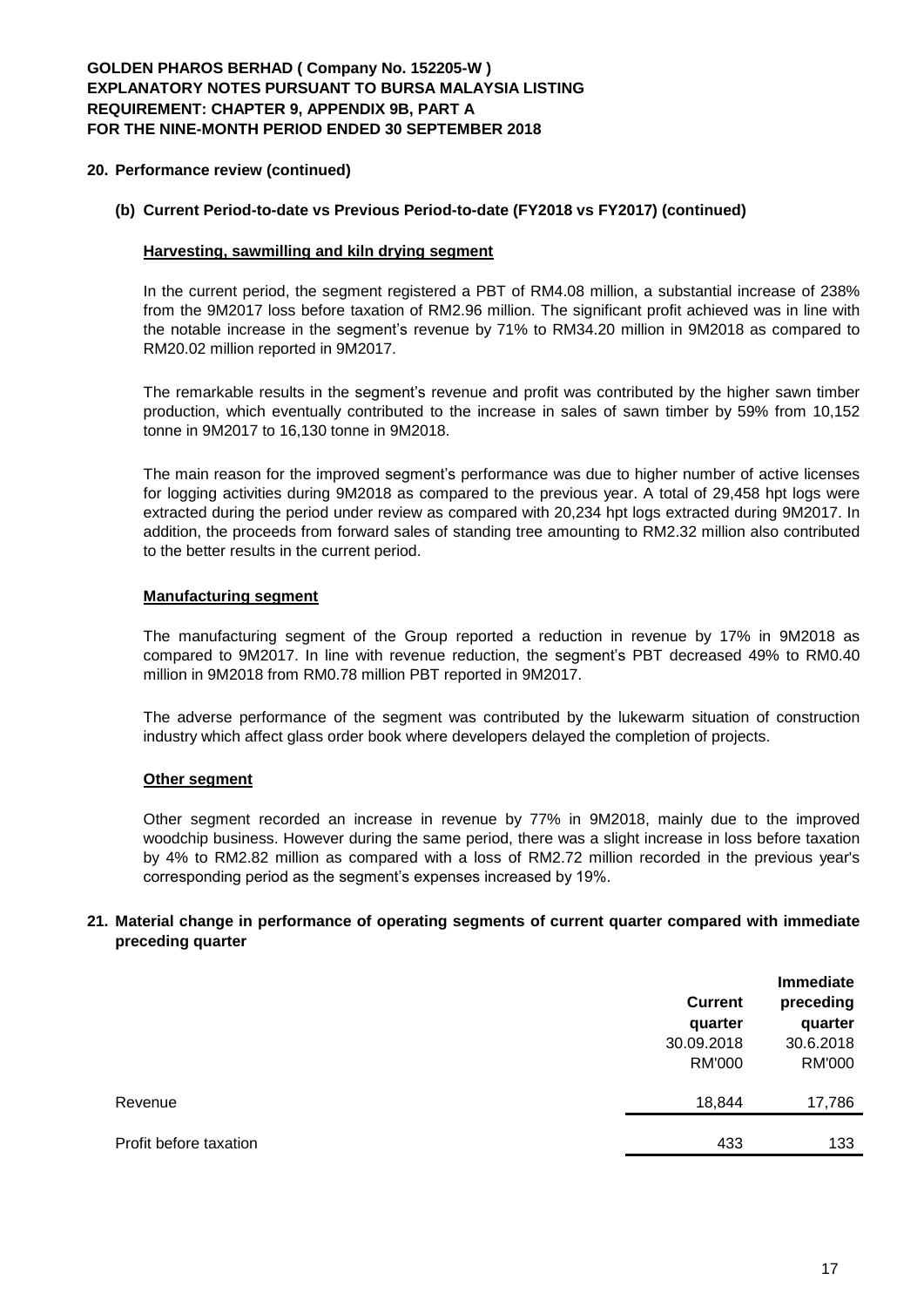### **21. Material change in performance of operating segments of current quarter compared with immediate preceding quarter (continued)**

The Group's revenue for the quarter under review was RM18.84 million, improved by 6% from RM17.79 million reported in the immediate preceding quarter. Consequently, the Group's profit before taxation improved by 226% to RM0.43 million in the quarter under review, mainly contributed by manufacturing and other segment of the Group.

The harvesting, sawmilling and kiln drying segment posted a profit before taxation of RM1.11 million with revenue recorded at RM12.79 million during the current quarter. If compared with the preceding quarter's profit before taxation of RM1.28 million and revenue of RM11.87 million, there was a slight decline in profit despite the increase in revenue by 8%, due to the increase in segment's operating expenses by 11%.

Meanwhile, the manufacturing segment's profit before taxation improved by 304% to RM0.11 million in the current quarter as compared to RM0.03 million in the immediate preceding quarter, despite the drop in the segment's revenue by 2%. The improvement in the segment's profit was due to the cost savings initiative taken by the management to minimise the impact on the slowdown in glass demand from construction projects.

Similarly, other segment reported an improvement in both revenue and profitability. The revenue improved by 68% as a result of better performance of woodchip business, and at the same time there were savings in the segment's administrative expenses.

### **22. Commentary on prospect**

### **Harvesting, sawmilling and kiln drying of timber**

Internal logs extraction and mid-stream activities are going to be adversely affected by the coming monsoon season in the harvesting operational area. Overall, harvesting activity will continue to face challenges such as ability to achieve optimum extraction yield per hectare, new stringent regulations by the Forestry Department which need to be complied, and increase in operational cost.

With the continuous improvement initiatives taken by the management, the performance of the harvesting, sawmilling and kiln drying segment is expected to further contribute the positive result for the Group.

### **Manufacturing**

The market environment and construction projects situation will continue to cause greater challenge to the glass segment of the Group. Competition remains very stiff especially in the local market as the customers demand price reduction and longer credit terms.

However with the new projects in the pipeline, especially the reactivation of veneer operations after the long cessation period, the segment is expected to contribute positive result to the Group in the next quarter.

The Management will continue to intensify its effort to improve efficiency, productivity and profitability of the Group for the current financial year.